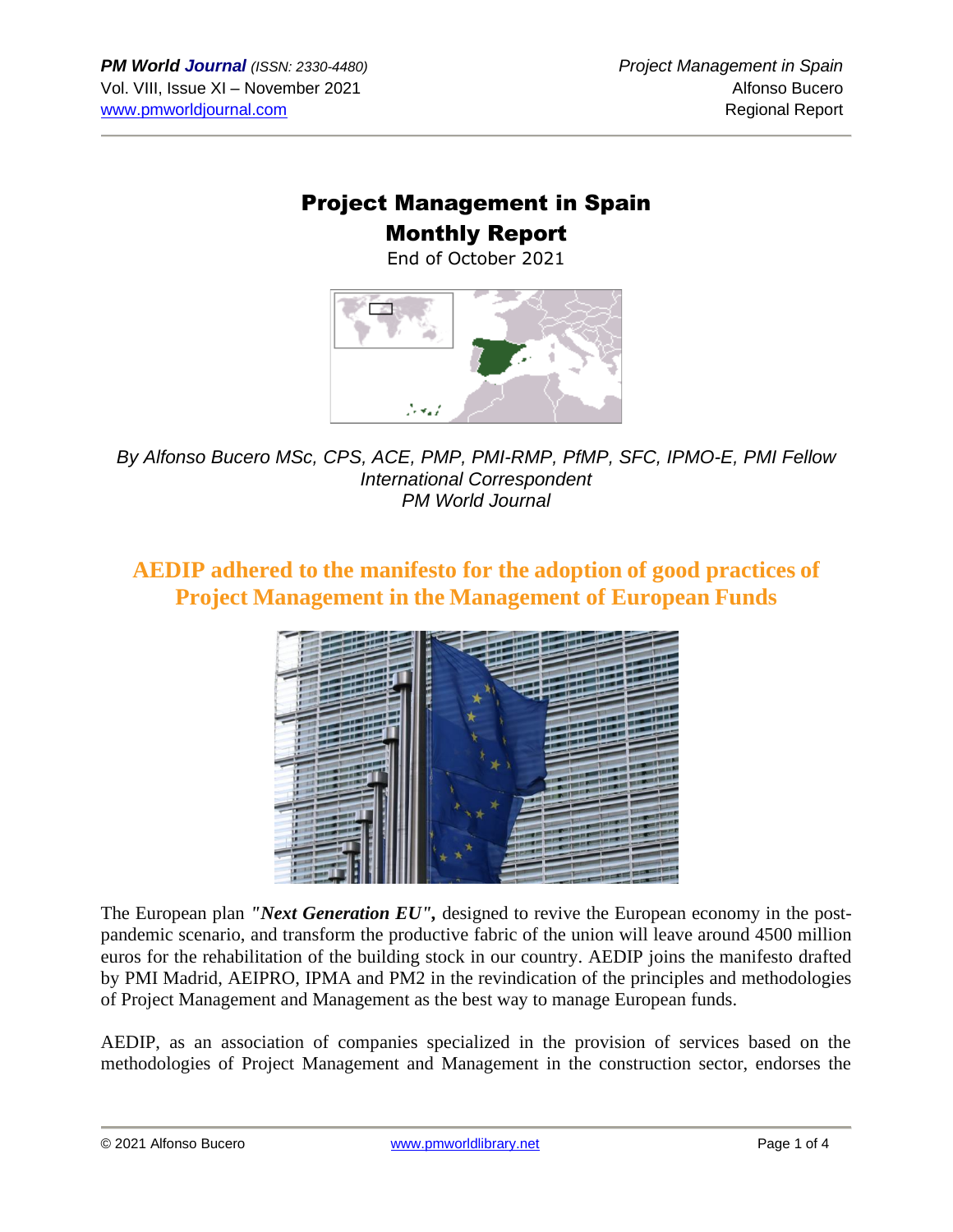demands of the manifesto and shares the need for the different levels of administration to adhere to the methodologies and tools of Project Management and Management.

AEDIP supports both organizations and professionals involved in Project Management to demonstrate both their training and experience in project management and is in favor of its regulation by law for projects, programs and portfolios in the public administration.

*"The body of knowledge of Project Management has evolved over the past 60 years to manage projects, programs and portfolios as efficiently as possible. It is an inescapable responsibility for the administration to make use of the best tools available to manage the funds from the European taxpayer. We must not forget that these grants are intended to improve people's lives, and that the better they are managed, the greater the positive impact they will produce,"* says **[José](https://www.linkedin.com/in/josejgil/) Gil (**AEDIP secretary).

On **June 2, 2021 at 6:30 p.m.** an event was held to publicize that manifesto.

# **XVIII Annual Congress of Project Managers "Recovery and resilience, projects for a new stage"**XVIII Congreso de Directores de Proyectos Recuperación y resiliencia, proyectos para una nueva etapa 17 de noviembre de 2021 15:30h a 19:30h CET Teatro Casa de Vacas Parque de El Retiro  $MADRID \equiv 1$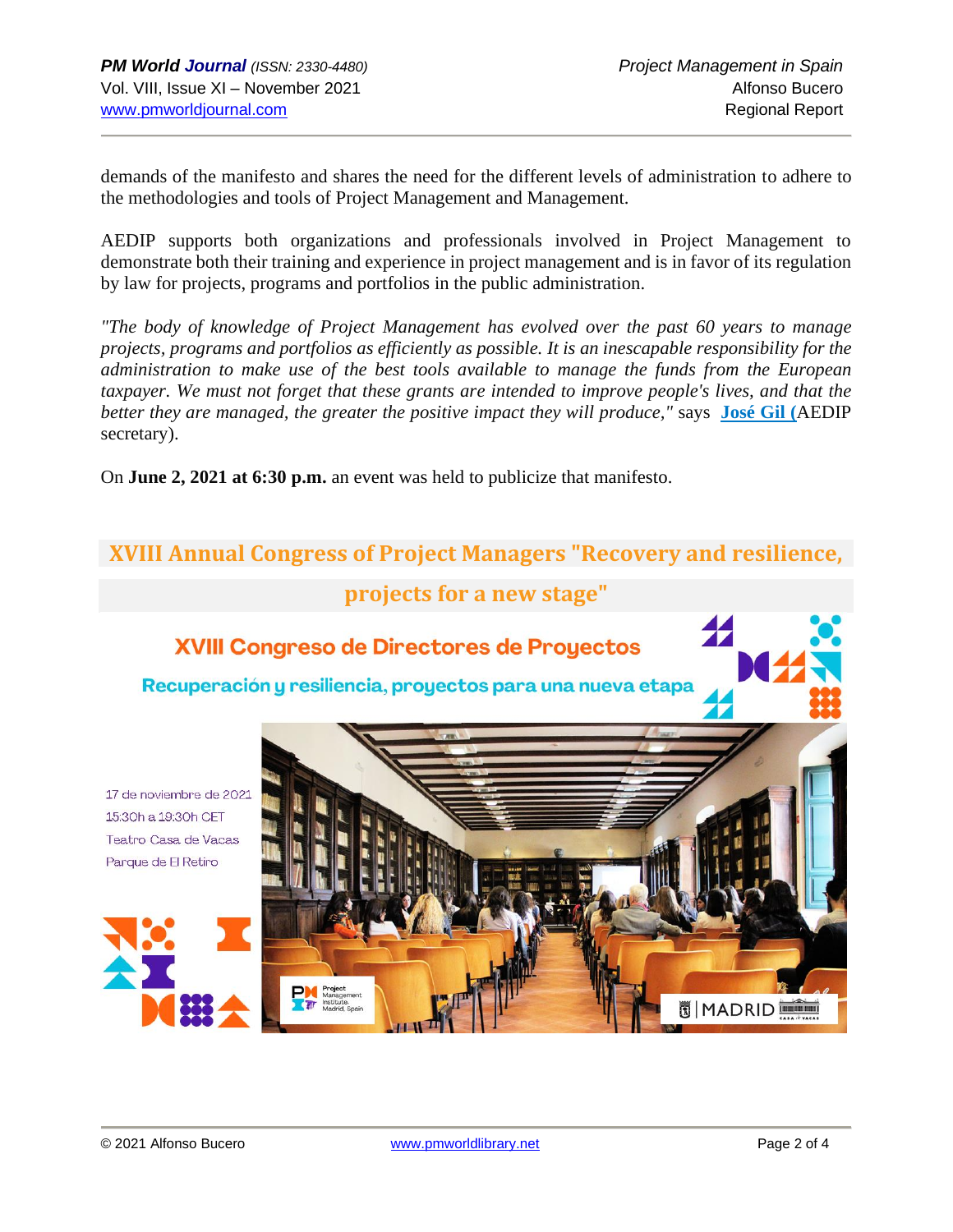There has been a "before" and "after" in **project management** during the year 2020, previously unthinkable forms of work have been used massively, new ways of coordinating teams and, above all, work without direct interpersonal contact has become popular. Various government organizations, such as the European Union, have had a huge amount of means to achieve recovery, aiming to emerge stronger from the pandemic. "It is time to work to create a greener, more digital and more resilient Europe."

The purpose of the **XVIII Annual Congress of Project Managers** is to objectify this transformation, generate spaces where to share theoretical and practical knowledge of these projects, and give visibility to the importance of the recovery processes, including the people involved and the processes underway.

How is this recovery taking place? What are the most relevant recovery projects? Are there and will there be transformations or simple adaptations?

Who is carrying out these recovery processes? Is there a Project Manager in charge of these processes? How do organizations assume this?

What has been and is being the profile of the Project Manager in charge of these recovery projects? What are your Competencies? To try to answer these current questions, PMI Madrid Spain, has focused the theme of this Congress paying special attention to the events of 2021, and with special focus on the following aspects:

- Relevant recovery projects.
- Who, how and why these processes have been carried out during this year?
- How public or private organizations, and even government, are performing to plan for transformation and recovery.

The Congress will be divided into 4 blocks, practically coinciding with the recovery plans underway: Environment, Digital Transformation, Demographic Cohesion, and Social and Territorial Cohesion.

The Congress will be held next Wednesday, **November 17, 2021** from 3:30 p.m. to 7:30 p.m. at the Casa de **Vacas Theater,** located in the Retiro Park in Madrid, with limited capacity given the current circumstances, and will be free access via "streaming" through the usual channels of the Chapter, in order to increase the dissemination of Project Management with companies and professionals not only from Spain but from all over the world of Spanish speaking.